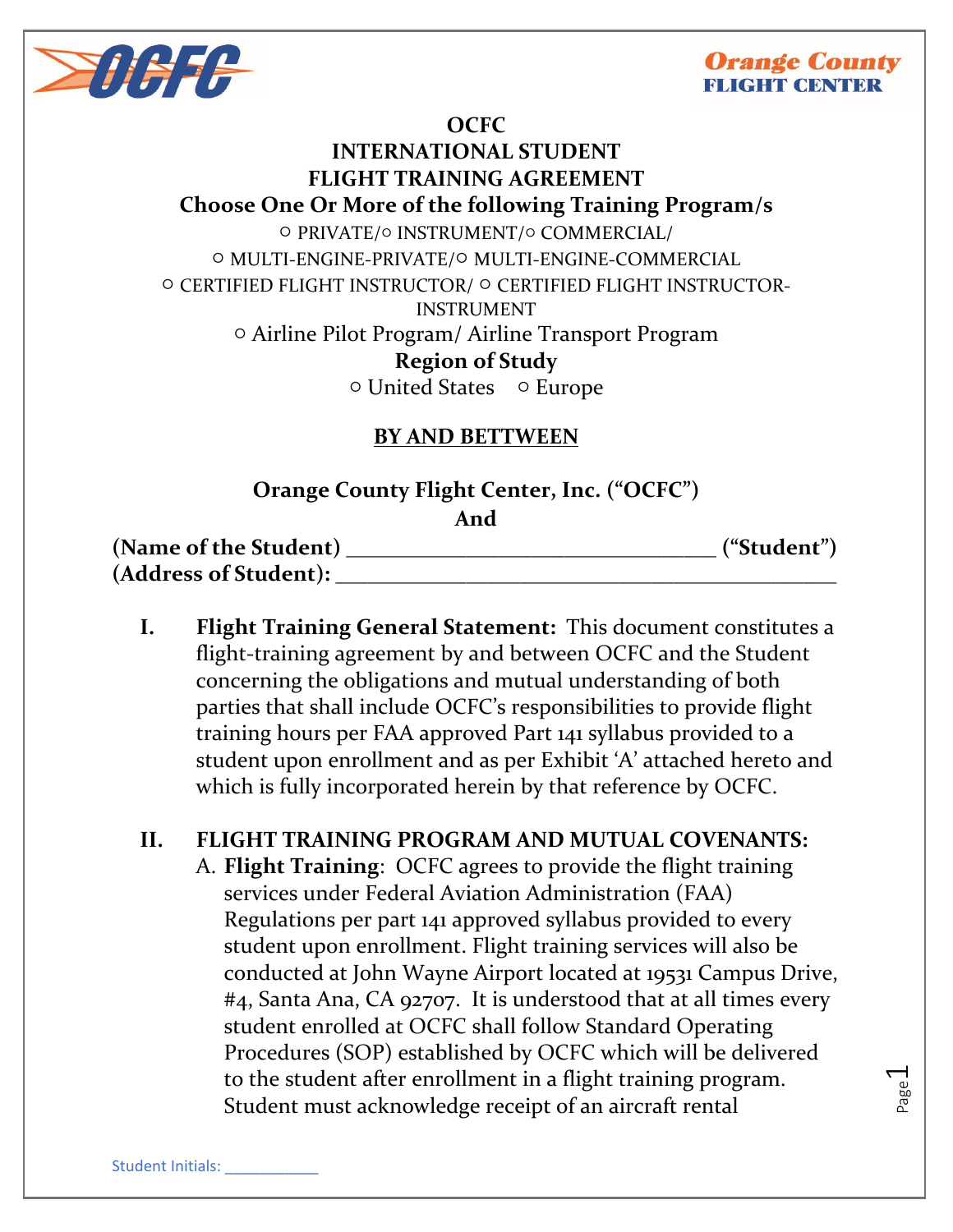agreement and SOP in writing and execute the release of liability contained therein before the student is allowed access to any instruction or aircraft. At all times FAA regulations shall supersede OCFC established policies and procedures.

- B. **Duration of Each Program:** Except for the Airline Pilot Program, Airline Transport Program, English Language Program, each of the training program listed individually is estimated to be completed within 10 to 12 months depending upon training frequency and commitment by a student. An estimate of training hours required to complete various levels of training is shown in Exhibit 'B' attached hereto. OCFC will be responsible for providing the student with all the available resources to complete the training program applied for by the student in a timely manner and will provide oversight to student's progress through completion of the program.
- C. **Passport and Visa:** Student understand that they need to provide proper documentation for international travel and entry into the United States/Europe. It is the student's responsibility to possess a valid passport issued by the government and to keep their M-1 student status current at all times and apply for any required extension of their status in a timely manner, if in the United States.
- D. **Transportation:** OCFC will provide ground transportation to the student to and *from the regional airport of study* in the United States only upon their initial arrival to and final departure from the United States.
- E. **Full-Time Study in the United States:** Student understands and acknowledges that based on the rules governing M1 student Visa and OCFC policies the student must maintain full-time student status at OCFC, which means at least five (5) days of training activities per week.
- F. **English Language Requirement:** Every student enrolled at flight training in addition to other requirements must be able to read, write, speak understand and converse in English language. Only after review of a student's English proficiency shall a certified Flight Instructor recommend a student for Student Pilot License (SPL) from the FAA. For details go to

Page  $\mathbf{\sim}$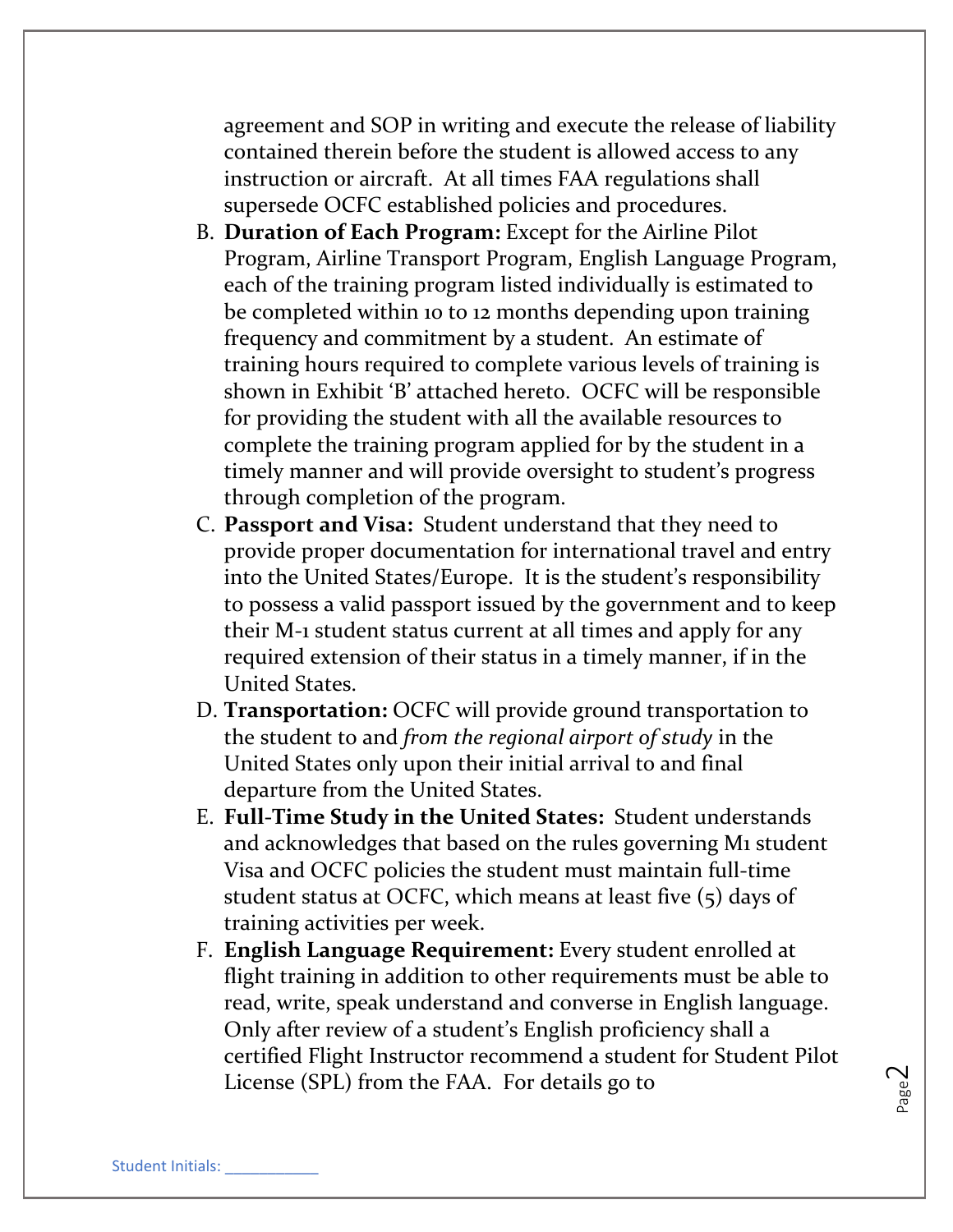## [https://www.faa.gov/documentLibrary/media/Advisory\\_Circular](https://www.faa.gov/documentLibrary/media/Advisory_Circular/AC_60-28B.pdf) /AC\_60-[28B.pdf.](https://www.faa.gov/documentLibrary/media/Advisory_Circular/AC_60-28B.pdf)

- G. **Ground School:** Designated Certified Flight Instructor at OCFC use simple and effective ground school training methods that will ensure that every student acquires the knowledge to pass the FAA written and practical tests with ground school lessons, and pre & post flight reviews, before and after every flight. OCFC students may also participate in self-paced computer-based ground school program developed exclusively for Cessna by the experts at Kings School. The web-based program is designed to provide a student with knowledge, skills and confidence to embrace a future in aviation and provides everything a student needs to pass his test and obtain his licenses and certifications. Additionally, OCFC is a "Flight lab" for Orange Coast College aviation courses, where student may participate in ground school in a classroom setting and obtain their Associate degree in Aviation.
- H. **Flight Training Costs and Expenses:** Federal aviation regulations mandate the required hours for each certificate and ratings. The total cost of each training program varies and is determined by the hours required by individual student to receive instruction and complete their training program which will include aircraft rental rates as is outlined in Exhibit 'B' attached hereto and which will be charged at the current Aircraft rental and Instruction rates found therein and incorporated herein by that reference. Furthermore, student payments to third parties such as TSA, FAA test fees, FAA check ride fees, FAA medical Test fees, and student pilot/renter's insurance costs, lodging and boarding are not included in instruction and aircraft rental rates outlined in Exhibit 'A' and/or 'B' or 'C'.
- I. **No Advance Payment Required in California:** Training fees are paid as the training is provided and no advance payment from a student is required and is applicable only within the State of California. Students may participate in block rate payments in which block rate credits are offered, however no such payment shall exceed \$2500.00, if training in OCFC locations in California, USA. Payment of training fees may be made by cash, credit card,

Page ო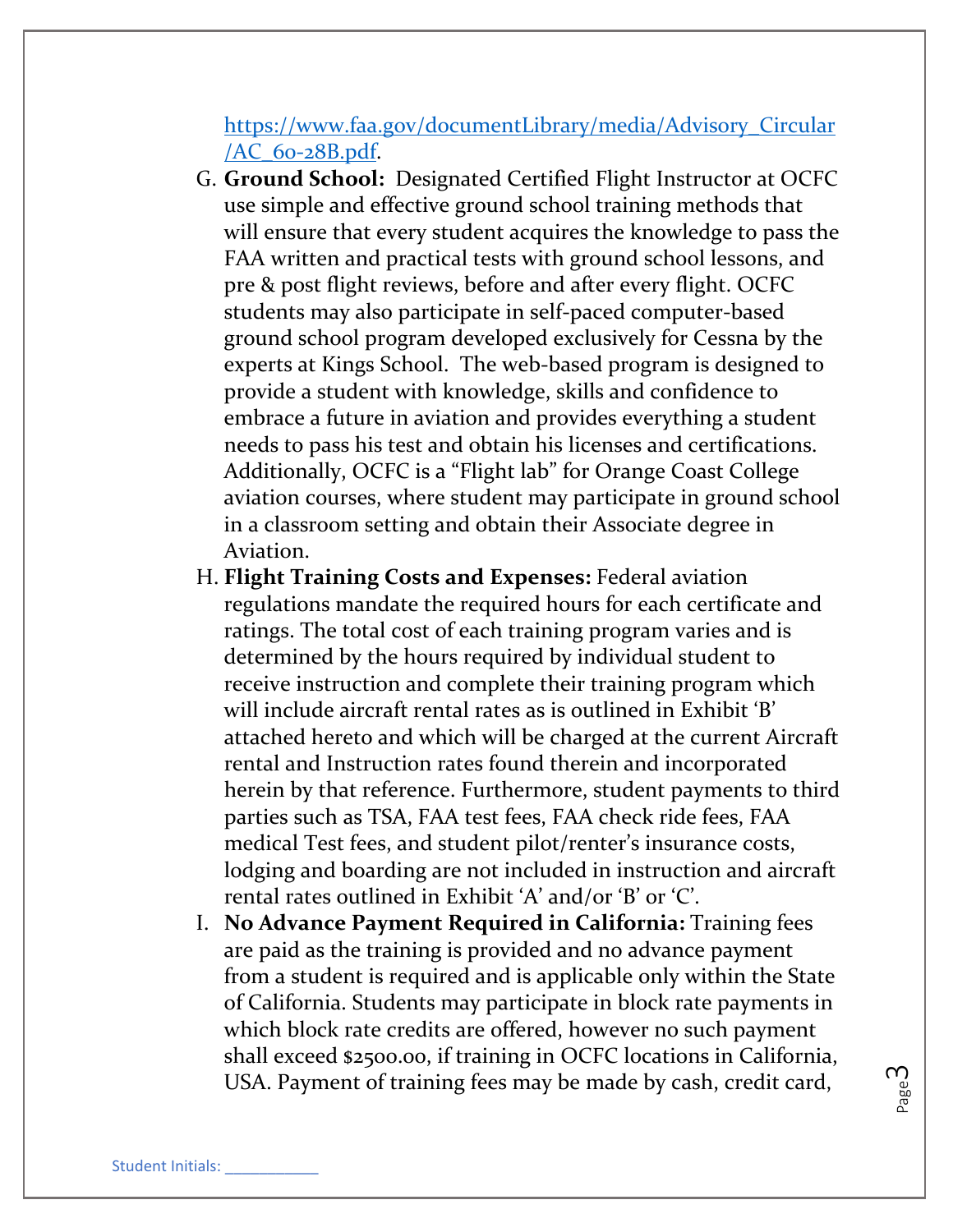debit card or such other method of payment acceptable to OCFC. A convenience fee of \$2.5% will be charged on ALL credit card transactions.

J. **California Education Code § 94874, as is applicable to flight schools operating in the State of California only:** Pursuant to CAL. EDU. CODE §  $94874j(1)$  & (2), OCFC does not require students to enter into any written or oral contract of indebtedness **AND** OCFC does not require or accept prepayment of instruction related cost in excess of \$2500.00 at any given time in the State of California and as such lumpsum fees stated or described herein or in any of OCFC promotional materials including OCFC web-site and other publications *will not apply to students enrolled in or training in any of the OCFC location/s within the State of California*.

Nothing contained in this agreement shall prevent any student participating in an aviation program at any School, College or University or corporate entity from being sponsored or financing their flight training at OCFC by making a payment in full and in advance by their sponsoring school/entity or financial institution.

- K. **Flight Training Lab**: OCFC is a flight training lab and/or a training partner for various School/Collegiate aviation degree programs such as Liberty University through their affiliate program and Orange Coast College as a flight lab. Nothing contained herein limits OCFC from receiving and/or accepting funding from scholarships, internships from flight training partners, affiliates to train a student participating in their professional flight training programs.
- L. **Flight Training Escrow Account:** Nothing contained in this agreement shall be construed as a contract of indebtedness nor does it prevent any student at their discretion and interested in completing their flight training expeditiously at OCFC to open an escrow account and avail of lumpsum payment discounts and other discounted training programs offered from time to time and universally made available to international students and students in other states as long as payments to OCFC complies with CAL. EDU. CODE  $\S$  94874 $j(1)$  & (2).

Page  $\overline{\mathcal{A}}$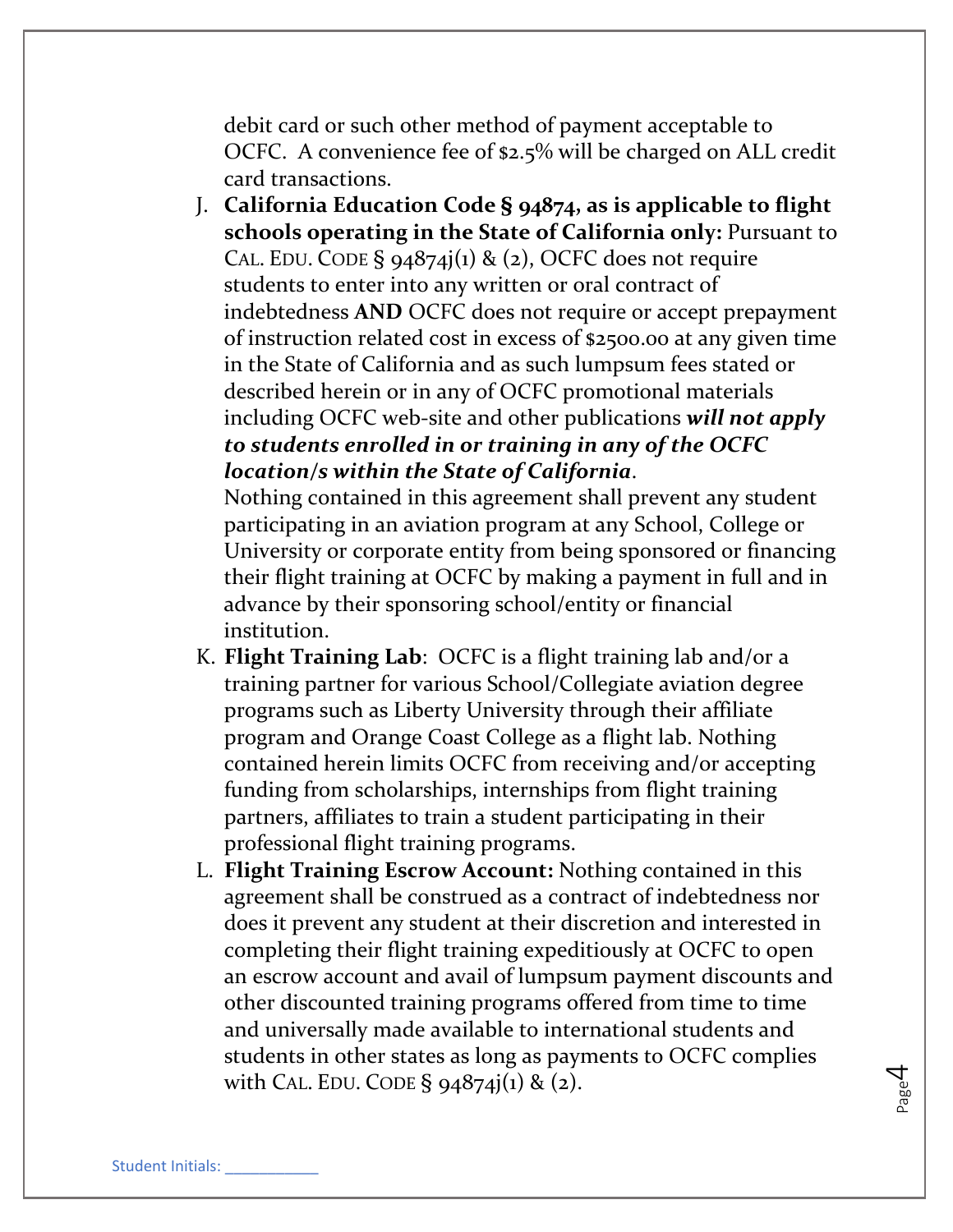- M.**Rate of Progress**: The planned training times listed in our FAA approved training syllabus are the averages at John Wayne Airport which is a busy airport in high density airspace that has a mix of airline and general aviation traffic. Student understands that actual training time depends on training frequency, student's financial ability to support training cost and expenses, student's personal conduct, background, age, health, motivation and ability to study and retain information and which will impact program cost and duration and will be student's responsibility.
- N. **FAA Requirements**: The flight training programs designed by OCFC is a proficiency-based program and meets or exceeds the requirements of FAR Part 141. Only PPL, IR, CPL, CFI, CFII, ME syllabus/courses as listed in Exhibit 'A' have received FAA part 141 approval. OCFC's objective is to train a student to be in compliance with FAA regulations, be proficient, safe and exemplary. While OCFC does not and cannot guarantee a job in the industry, OCFC's SOP's prepare a student to become a world class pilot and prepares a student to qualify to compete and be employed as a professional commercial pilot.
- O. **Weather conditions and maintenance:** While excellence is our standard, Safety is our number one priority. Student understands that unexpected delays will occur in training due to unsafe weather conditions and cancellation of scheduled flights due to unscheduled and scheduled maintenance of our aircraft. OCFC will make every reasonable effort and arrange to provide a student with an alternate aircraft or substitute instructors if and when a need arises and becomes necessary.

#### III. **INSURANCE**:

A. OCFC carries liability insurance to cover personal injuries or death or any property damage which may occur as a result or in connection with the performance of this agreement except in those cases due to gross negligence or by violating any FAA regulations and or OCFC SOP's by a student. Similarly, all of OCFC training partners around the country and in training locations around the world are required to obtain and keep in

Page ഥ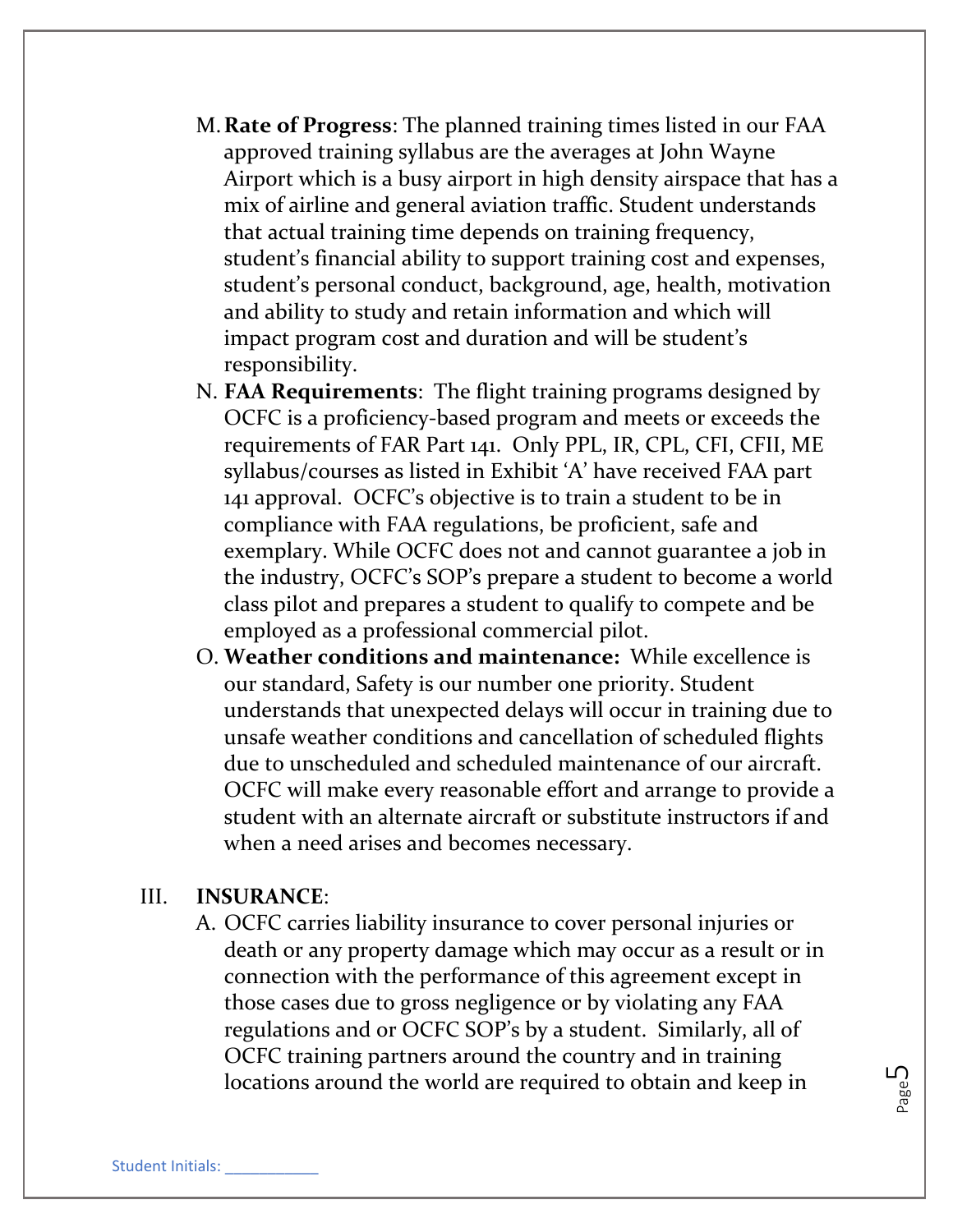force during the terms of this agreement liability insurance which shall include contractual liability, premises damage liability and personal injury and property liability.

B. It shall be a student's responsibility to carry any accidental death and disability insurance, health insurance and any other type of insurance such as renter's insurance. Student acknowledges that OCFC does not provide insurance for the benefit of the student.

#### IV. **MISCELLANEOUS**:

- **A. Clothing:** All OCFC students will be provided with OCFC shirts to be worn during all active training.
- **B. Lockers:** Student Lockers will be made available to all students between 8am to 8pm.
- **C. Hygiene:** At all times students are expected to maintain good hygiene. Hand sanitizers are provided at various locations at OCFC and masks are available for free upon request at OCFC dispatch counters.

### **V. TERMINATION AND ANNUAL RENEWAL:**

- A. This agreement shall be effective on the date signed and will remain in effect until the completion of training not to exceed 16 months. Student understands that if he/she desires to continue training after the expiration of 16 months then he/she shall have to execute a new or revised agreement.
- B. It is understood that either party may terminate this agreement with a prior 30-day notice in writing and delivered to the other party by certified mail or by personal delivery. A fee of U.S. \$2500.00 shall be charged to the student, if the student terminates this agreement without good cause.

#### **VI. CHOICE OF LAW:**

The laws of the State of California shall govern this Agreement, including but not limited to its validity, construction, performance and enforcement, without regard to any choice of law or conflict of law's provisions and provided that federal law, including but not limited to the regulations of the FAA, shall govern where applicable**.**  Should either party institute any legal action to enforce the

Page 6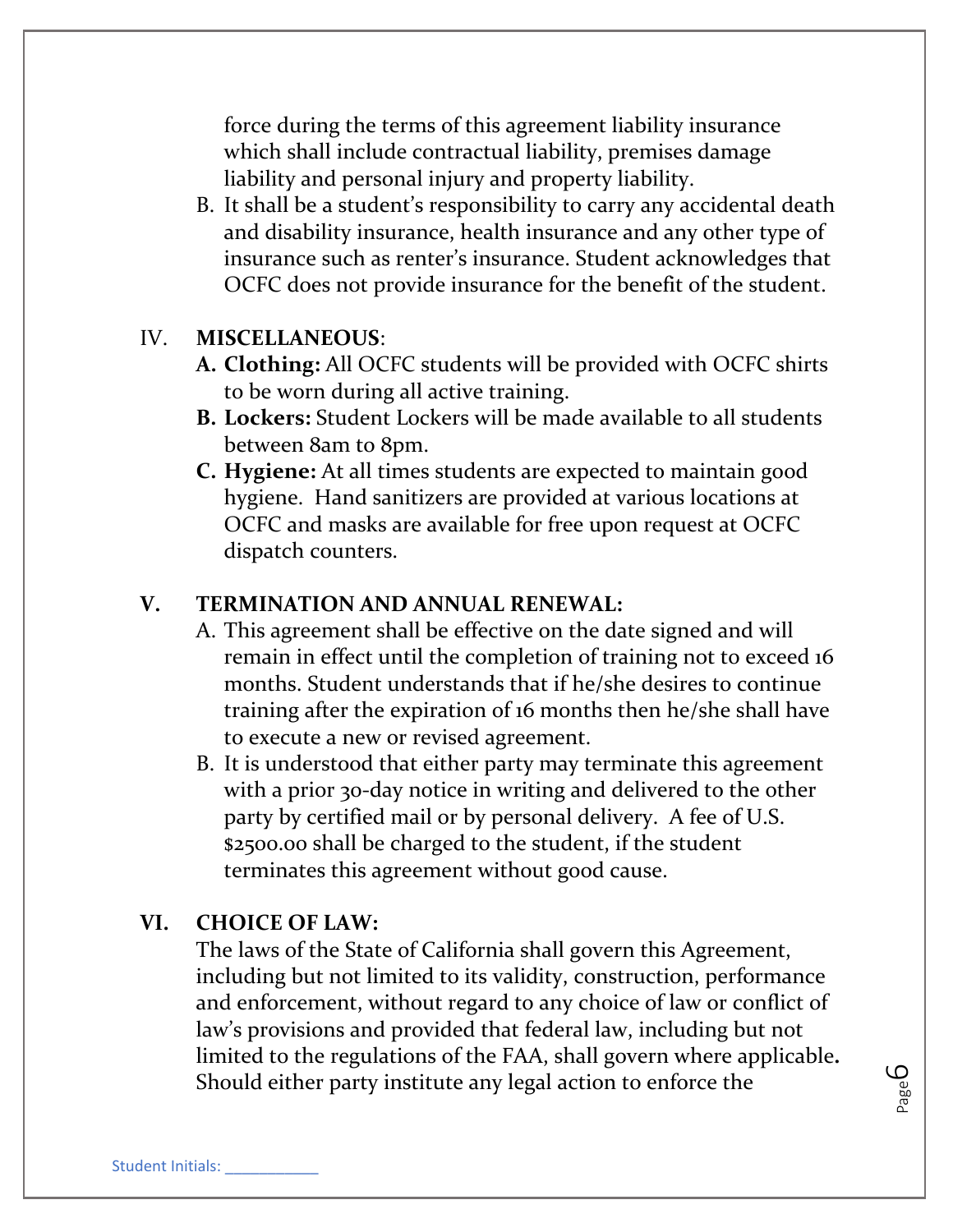obligation/s contained herein, it is agreed that the proper venue of such lawsuit or action shall be the Superior court of the State of California sitting in Orange County, California or the federal district court for the Southern district of California and each party hereby consents to personal jurisdiction and venue stated herein.

#### VII. **ENTIRE AGREEMENT**:

OCFC and the student agree that this agreement is a fully integrated document and contains all of the terms and conditions agreed upon by and between the parties in connection with the flight training desired by the student. Student acknowledges and agrees that OCFC has made no oral promises or representations in connection with the flight training program which are not contained herein, and that the student has not relied upon any such promise or representation in executing this agreement and this agreement is the entire agreement by and between the parties hereto.

### **AGREED AND ACCEPTED BY STUDENT**:

|                     | Date:                                                      |
|---------------------|------------------------------------------------------------|
| Student's Name      | Student's Signature                                        |
|                     | Signature of Parent (Parent/Guardian must sign for minors) |
| <b>Phone Number</b> | Email                                                      |
|                     | <b>FOR ORANGE COUNTY FLIGHT CENTER:</b>                    |
| Name:               | Signature                                                  |
| Title:              | Date:                                                      |

Page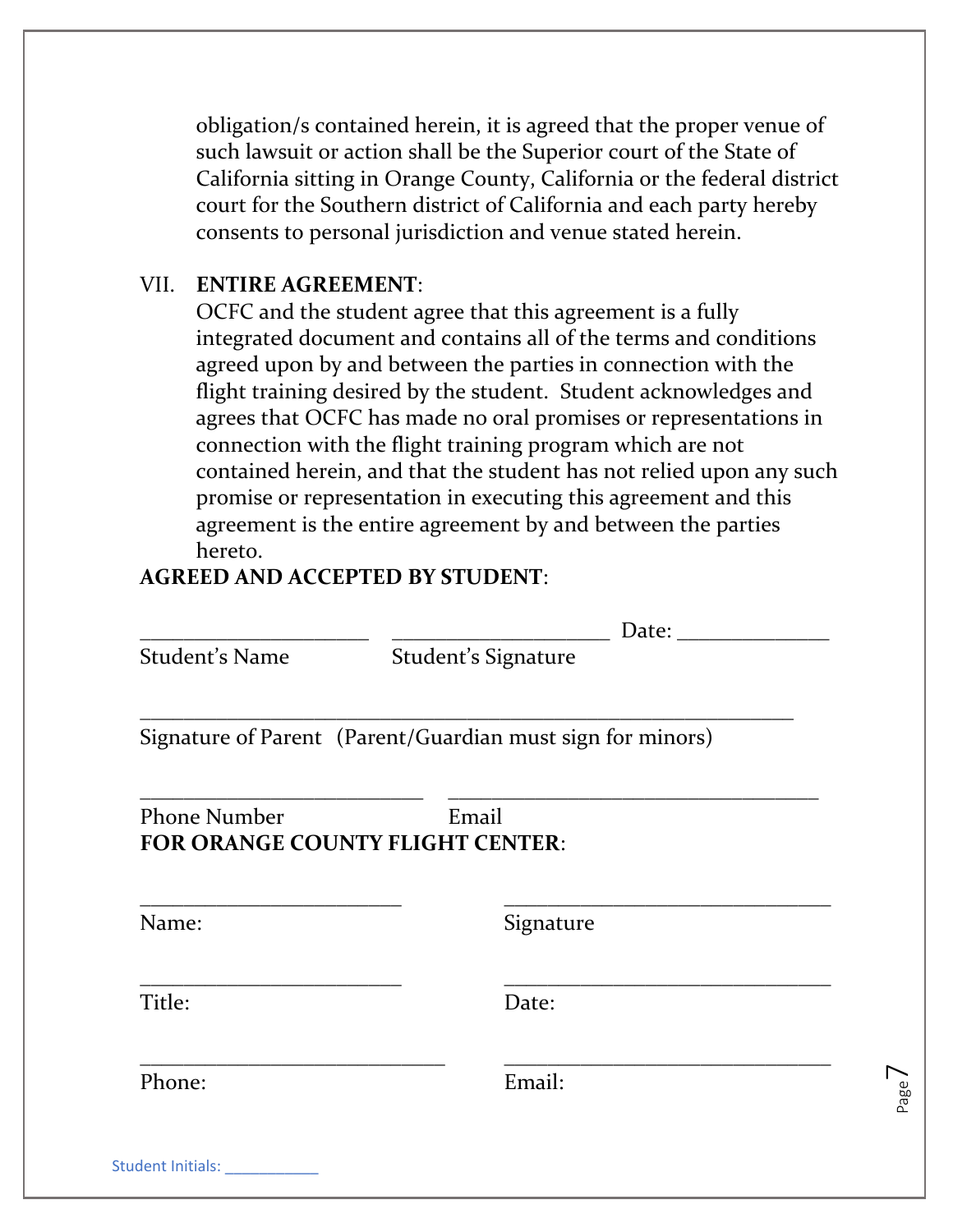# **Exhibit 'A' PRESCRIBED TRAINING PROGRAMS AND REQUISITE TRAINING HOURS AT ORANGE COUNTY FLIGHT CENTER PER FAA APPROVED PART 141 SYLLABUS**

| *PRIVATE PILOT TRAINING PROGRAM (PPL)                                      |         |           |
|----------------------------------------------------------------------------|---------|-----------|
| <b>Pre &amp; Post flight Review</b><br><b>Dual Instruction</b><br>Aircraft |         |           |
| 65 hrs. of which 10 hrs. solo                                              | 55 hrs. | $35$ hrs. |

| *INSTRUMENT RATING (IFR)                                                             |  |  |  |
|--------------------------------------------------------------------------------------|--|--|--|
| <b>Pre &amp; Post flight Review</b><br>Aircraft/simulator<br><b>Dual Instruction</b> |  |  |  |
| $26/21$ hrs.<br>22 hrs.<br>47 hrs.                                                   |  |  |  |

| *COMMERCIAL PILOT SINGLE ENGINE TRAINING (CPL)                                        |                    |  |  |
|---------------------------------------------------------------------------------------|--------------------|--|--|
| Aircraft time/hours<br><b>Pre &amp; Post flight Review</b><br><b>Dual Instruction</b> |                    |  |  |
| 120                                                                                   | 57 hrs.<br>27 hrs. |  |  |

| <i>*CERTIFIED FLIGHT INSTRUCTOR (CFI)</i>                                             |  |  |  |
|---------------------------------------------------------------------------------------|--|--|--|
| <b>Pre &amp; Post flight Review</b><br>Aircraft time/hours<br><b>Dual Instruction</b> |  |  |  |
| $63$ hrs.<br>21 hrs.<br>27 hrs.                                                       |  |  |  |

| *CERTIFIED FLIGHT INSTRUCTOR WITH INSTRUMENT RATING                                   |  |  |  |
|---------------------------------------------------------------------------------------|--|--|--|
| (CFII) Plus Ground Training                                                           |  |  |  |
| <b>Pre &amp; Post flight Review</b><br>Aircraft time/hours<br><b>Dual Instruction</b> |  |  |  |
| 16 hrs. ground<br>o hrs.<br>9 hrs                                                     |  |  |  |

| * MULTI-ENGINE ADD-ON TO PRIVATE                                                      |  |  |  |
|---------------------------------------------------------------------------------------|--|--|--|
| <b>Pre &amp; Post flight Review</b><br>Aircraft time/hours<br><b>Dual Instruction</b> |  |  |  |
| 18 hrs.<br>22 hrs.<br>22 hrs.                                                         |  |  |  |

| *MULTI-ENGINE ADD-ON TO COMMERCIAL                                                    |  |  |  |
|---------------------------------------------------------------------------------------|--|--|--|
| <b>Pre &amp; Post flight Review</b><br>Aircraft time/hours<br><b>Dual Instruction</b> |  |  |  |
| 18 hrs.<br>$25$ hrs.<br>25 hrs.                                                       |  |  |  |

**\*** Training hours for each of the programs have been rounded up and it does not include actual time required to complete ground school and to take the FAA written test. Actual training time differs and depends upon individual student's background, age and motivation, reasonable knowledge and preparation.

Student's initials \_\_\_\_\_\_\_\_\_\_\_\_

Page  $\infty$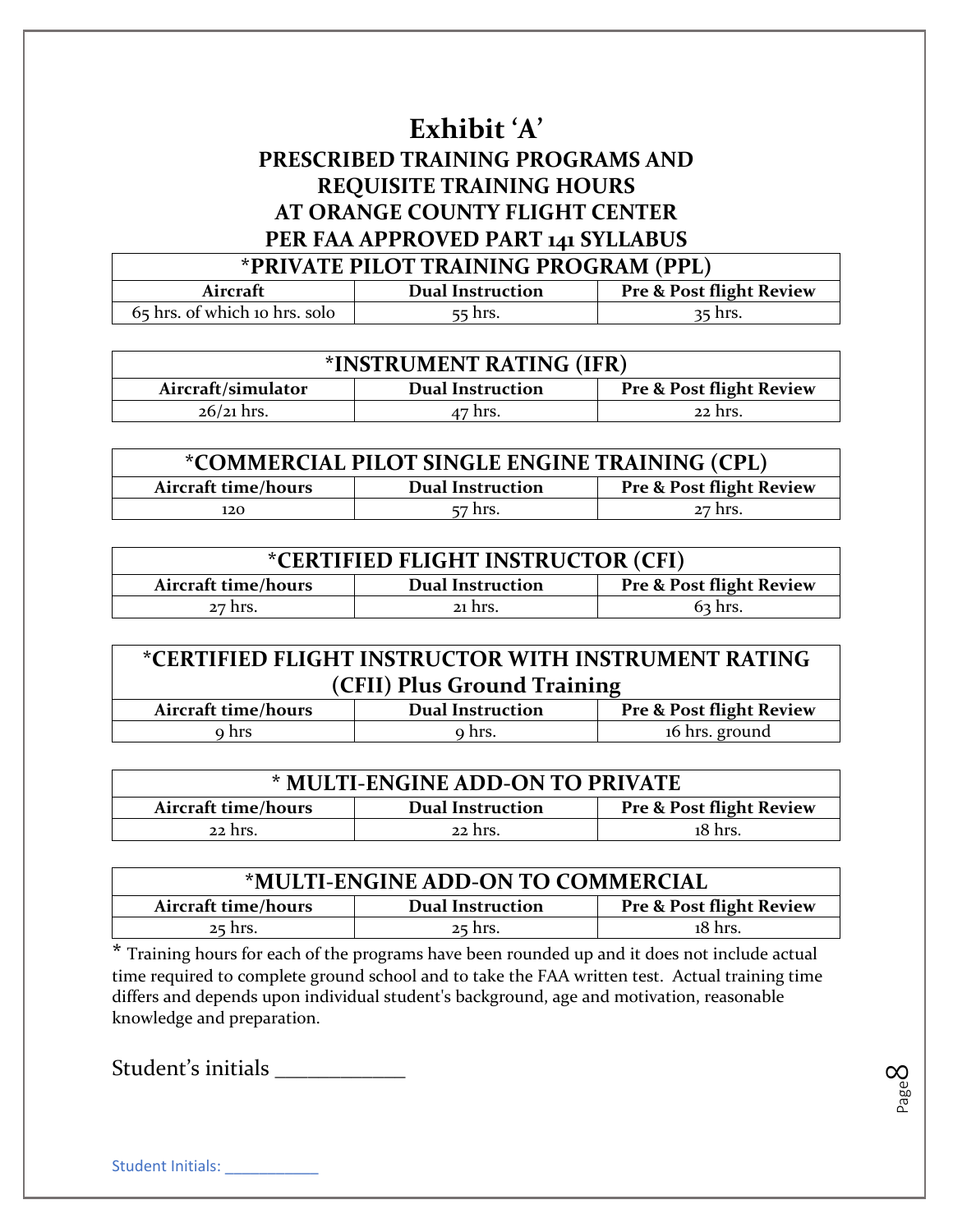## **Exhibit "B" FULL TIME AIRLINE PILOT PROGRAM PART 141-INTERNATIONAL STUDENTS \*Rate Sheet "IPIC"**

| Single Engine Airline Pilot Program starting with Zero Experience |                                               |  |
|-------------------------------------------------------------------|-----------------------------------------------|--|
| Private Pilot Program:                                            | $*$ \$ 21,300                                 |  |
| <b>Instrument Rating Program:</b>                                 | * $$11,670.00$                                |  |
| <b>Commercial Pilot Program:</b>                                  | $*$ \$ 33,340.00                              |  |
| Certified Flight Instructor: CFI                                  | * $$13,650.00$                                |  |
| Certified Flight Instructor                                       | $*$ \$6,040.00                                |  |
| <b>Instrument: CFII</b>                                           |                                               |  |
| <b>Total Program Cost/Tuition</b>                                 | * $$86,000$                                   |  |
| * Includes 20 hr. Simulator time                                  |                                               |  |
|                                                                   |                                               |  |
|                                                                   | <b>Estimated Non-Tuition related expenses</b> |  |
| <b>TSA Registration</b>                                           | \$130.00                                      |  |
| Fingerprinting                                                    | \$100.00                                      |  |
| <b>FAA Medical Exam</b>                                           | \$150.00                                      |  |
| FAA records and Scheduling                                        | 320.00                                        |  |
| <b>Course Materials and Books</b>                                 | 1200.00                                       |  |
| <b>Kings Online Access</b>                                        | Included                                      |  |
| FAA written Exam                                                  | \$165.00                                      |  |
| <b>FAA Check Ride</b>                                             | \$800-\$1200                                  |  |
| <b>Total Non-Tuition related</b>                                  | \$ \$1,665.00 approximately.                  |  |
| expenses                                                          |                                               |  |
| Optional: Multi-Engine Commercial                                 | \$14,335.00                                   |  |
| Rating                                                            |                                               |  |
| Optional: Housing and Transport                                   | \$750.00-\$1,200.00/month                     |  |
|                                                                   |                                               |  |

\*While actual training time cannot be predicted for any particular student, a student exceeding the aircraft/instruction hour limitation will pay additional hourly rate for aircraft and instruction prescribed in Rate Sheet 'A'. No refunds whatsoever. Convenience fee of 2.5% will be added for ALL credit card transactions.

Student's initials \_\_\_\_\_\_\_\_\_\_\_\_\_\_

Page  $\mathcal{O}_2$ 

Student Initials: \_\_\_\_\_\_\_\_\_\_\_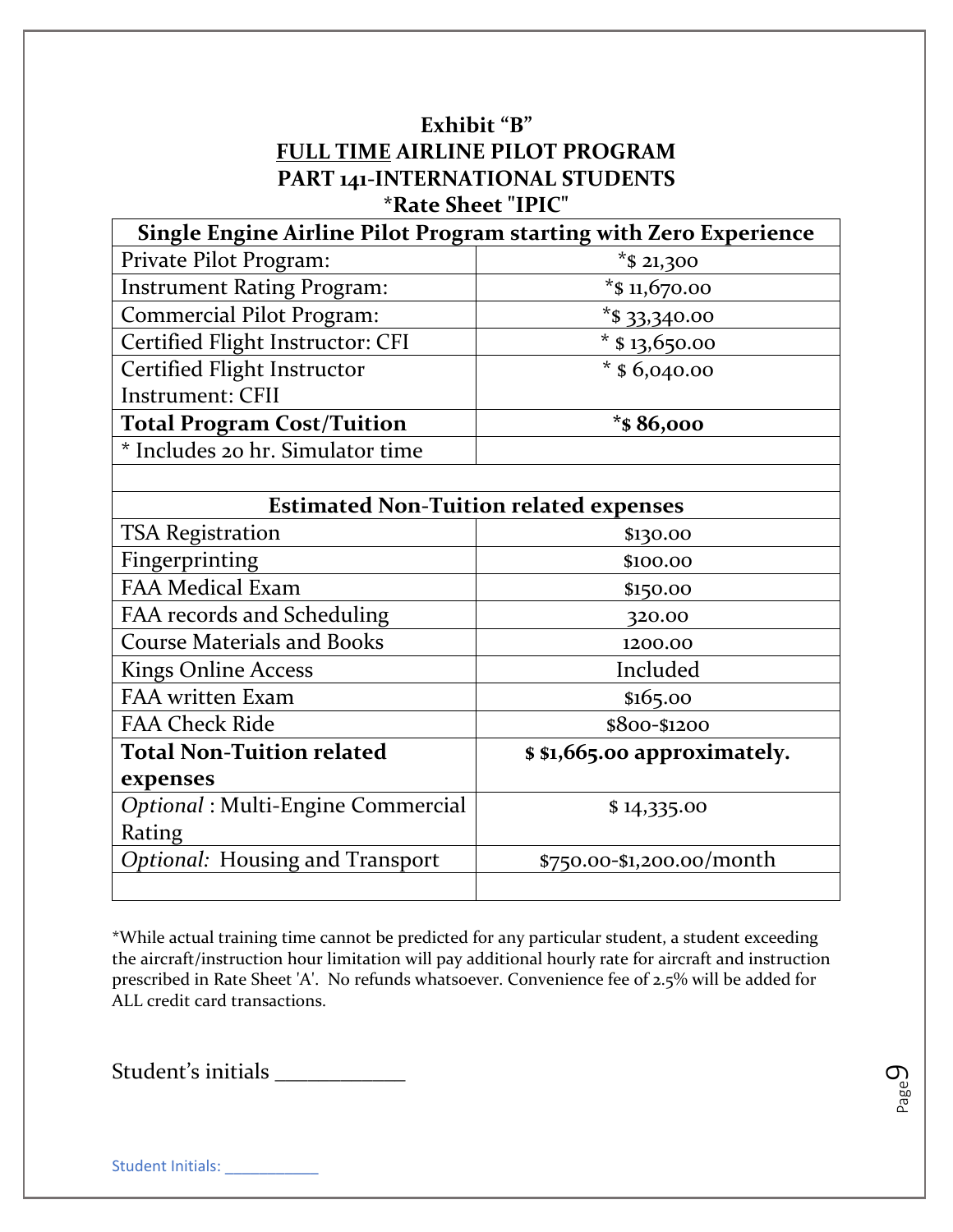## **OTHER NON-TUITION DISCRETIONARY EXPENSES FOR ALL OCFC ENROLLED CANDIDATES**

| <b>PRODUCT</b>                     | <b>ESTIMATED EXPENSES</b> |
|------------------------------------|---------------------------|
| iPad cellular                      | \$550.00                  |
| ForeFlight Pro                     | \$160.00                  |
| Headset                            | \$150.00-\$1200.00        |
| <b>Flight Computer Electronics</b> | \$110.00                  |
| Flight Bag                         | \$250.00                  |
| Kneeboard                          | \$50.00                   |
| FAA sectional LA                   | \$9.50                    |
| <b>FAA Terminal LA</b>             | \$9.50                    |
| Foggles                            | \$9.00                    |

## **OCFC PROVIDED ACCOMODATION Fully Furnished 2BD/2BA Apartments In Orange County/California**

| Number of | <b>Room sharing</b>     | <b>Monthly charges</b> |
|-----------|-------------------------|------------------------|
| Tenant/s  |                         |                        |
|           | $\mathbf{N}/\mathbf{A}$ | \$3200.00              |
|           | <b>Yes</b>              | \$1600.00              |
|           | Yes                     | \$1,100.00             |
|           | <b>Yes</b>              | \$850.00               |

Page10

Student's initials \_\_\_\_\_\_\_\_\_\_\_\_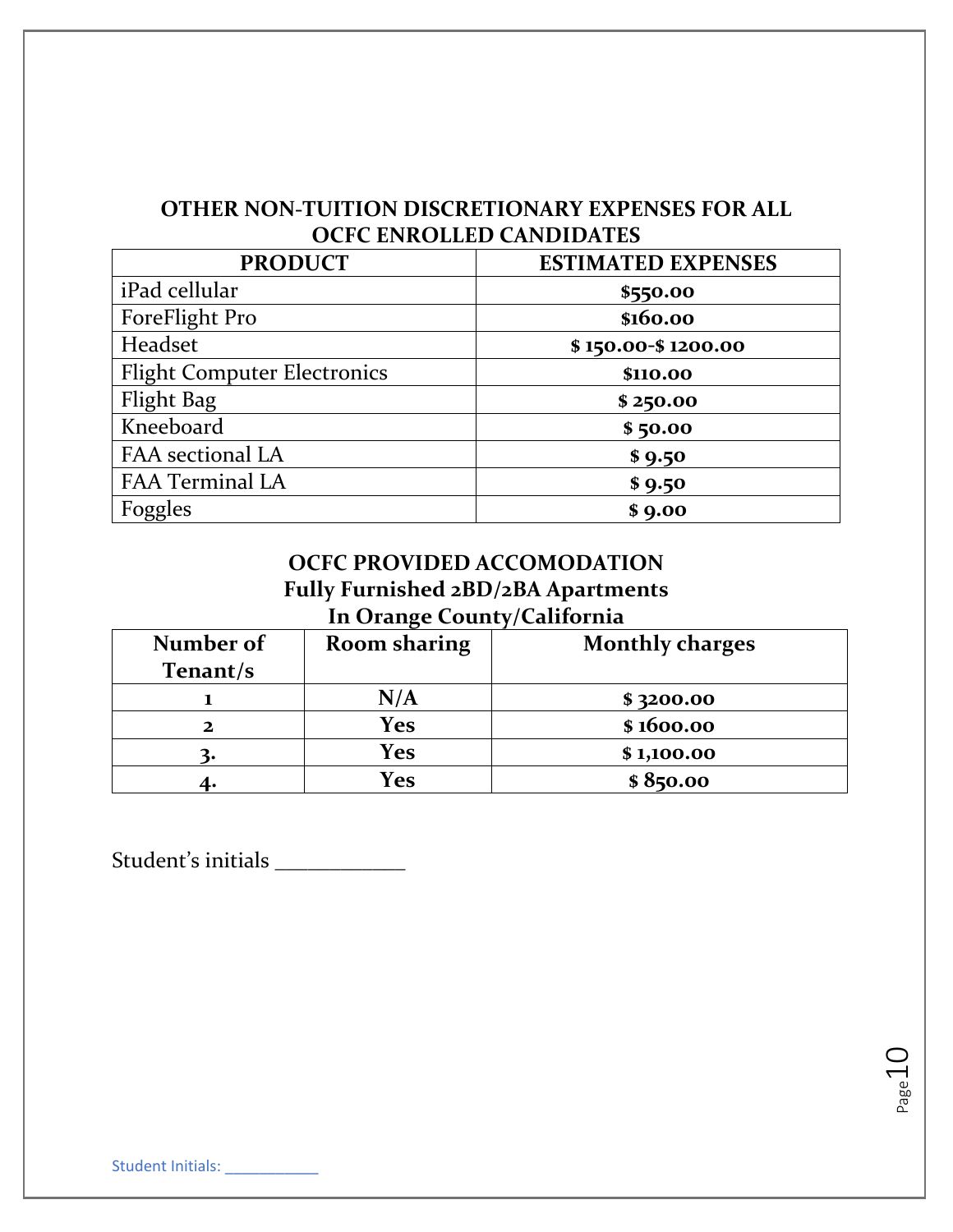### **Exhibit 'C'**

# **MULTI ENGINE INSTRUCTION & RENTAL RATE PART 61 MULTI-ENGINE RATING 'M1' Private Pilot/Commercial**

This program is for students who want to add a Multi-Engine Rating to their current Private or Commercial Pilot's License:

| Part 61 requirement             | <b>Hours</b> | Cost                       |
|---------------------------------|--------------|----------------------------|
| Total flight Time               | 18 hrs.      |                            |
|                                 |              | \$6,930.00                 |
| Plus Ground                     | 8 hrs.       | \$1000.00                  |
| Plus Pre & Post Flight Briefing | 8 hrs.       | \$1000.00                  |
| Redbird                         | <b>FREE</b>  | <b>Total Cost: 8930.00</b> |

# **PART 141 MULTI-ENGINE RATING 'M2' Private Pilot**

This program is for students who want to add a Multi-Engine Rating to their current **Part 141**-Private Pilot's License:

| Part 141 requirement             | <b>Hours</b> | Cost                     |
|----------------------------------|--------------|--------------------------|
| Total flight Time:               | $23$ hrs.    | \$8,855.00               |
| Day                              | 19 hrs.      | Included                 |
| Night                            | $4$ hrs.     | Included                 |
| Plus Ground Training             | 8 hrs.       | \$1000.00                |
| Plus Pre & Post Flight Briefings | 10 hrs.      | \$1250.00                |
| Redbird                          | <b>FREE</b>  | Total Cost: \$ 11,100.00 |

# **PART 141 MULTI-ENGINE RATING 'M3' Commercial Pilot**

This program is for students who want to add a Multi-Engine Rating to their current **Part 141**-Commercial Pilot's License:

| Part 141 requirement             | <b>Hours</b> | Cost                    |
|----------------------------------|--------------|-------------------------|
| Total flight Time:               | $25$ hrs.    | \$9,625                 |
| Day                              | $23$ hrs.    | Included                |
| Night                            | 2 hrs.       | Included                |
| <b>Plus Ground Training</b>      | 8 hrs.       | \$1,000.00              |
| Plus Pre & Post Flight Briefings | 10 hrs.      | \$1,250.00              |
| Redbird                          | <b>FREE</b>  | Total Cost: \$11,875.00 |
| $C_{\text{tridont}}'$ a initiala |              |                         |

Student's initials \_\_\_\_\_\_\_\_\_

Student Initials:

 $P_{\text{age}}$